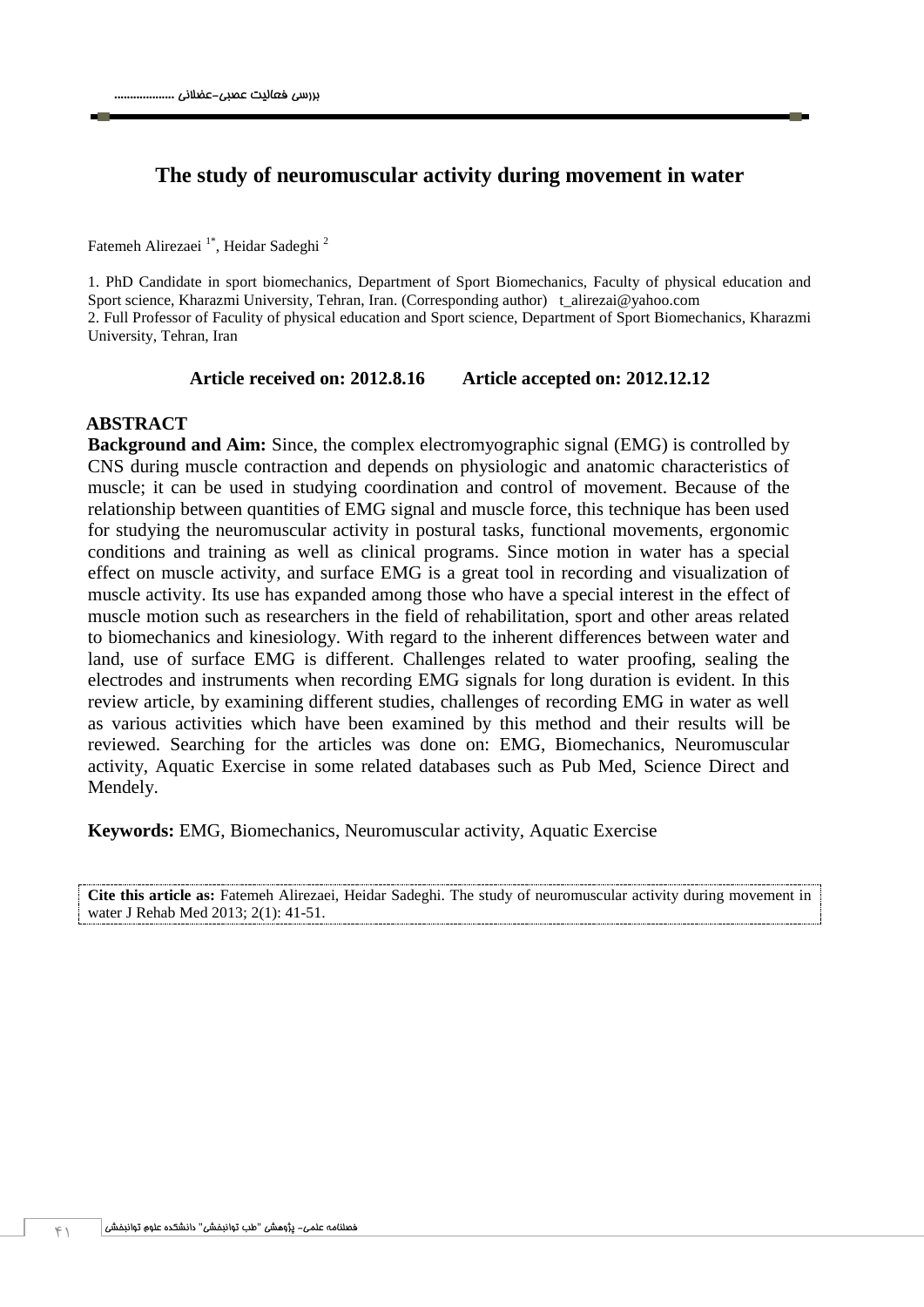#### **References**

- 1. Merlo A, Companini I. 2010. Technical Aspects of surface electromyography for clinicians. The Open Rehabil J, 3:98-109.
- 2. Harrison RA, Hillman M, Bulstrude S. 1992. Loading of the lower limb when walking partially immersed: implications for clinical practice. Physiotherapy. 78: 164-166.
- 3. Masumoto K, Mercer JA. 2008. Biomechanics of human locomotion in water: an electromyographic analysis. Exerc Sport Sci Rev. 36 (3): 160-9.
- 4. Masumoto K, Takasugi S, Hotta N, Fujishima K, Iwamoto Y. 2004. Electromyographic analysis of walking in water in healthy humans. J Physiol Anthropol Appl Human Sci, 23:119-127.
- 5. Masumoto K, Takasugi S, Hotta N, Fujishima K, Iwamoto Y. 2005. Muscle activity and heart rate response during backward running in water and on dry land. Eur J Appl Physiol, 95:54-61.
- 6. Masumoto K, Takasugi S, Shono T, Hotta N, Fujishima K, Iwamoto Y. 2007. Age related differences in muscle activity, stride frequency, and heart rate response during walking in water. J Electromyogr Kinsiol, 17: 596-604.
- 7. Masumoto K, Takasugi S, Shono T, Hotta N, Fujishima K. 2007. Muscle activation, cardiorespiratory response, and rating of perceived exertion in older subjects while walking in water and on dry land. J Electromyogr Kinsiol
- 8. Masumoto K, Takasugi S, Hotta N, Fujishima K, Iwamoto Y. 2007. A comparison of muscle activity and heart response during backward and forward walking on an underwater treadmill. Gait & Posture, 25:222-228.
- 9. Bressel E, Dolny D, Gibbons M. 2011. Trunk muscle activity during exercises performed on land in water. Med Sci Sports Exerc, 43(10):1927-32.
- 10. Mercer JA, Groh D, Black D, Gruenenfelder A. 2005. Technical note: Quantifying muscle activity during running in the water. Aquat Fitness Res J, 2:9-15.
- 11. Veneziano W, Rocha A, Goncalves C, Pena A, Carmo J, Rainoldi A. 2006. Confounding factors in water EMG recordings: an approach to a definitive standard. Medical & Biological Engineering & Computing. 44(4): 348- 351.
- 12. Clarys JP, Robeaux R, Delbeke G. 1985. Telemetered versus conventional EMG in air and water. In: Biomechanics IX-B, Winter D, Norman R, Patla A (Eds). Champain, IL: Human Kinetics, pp. 286-290.
- 13. Pöyhönen T, Keskinen KL, Haultala A, Sovolaninen J. 1999. Human isometric force production and electromyogram activity of knee extensor muscles in water and on dry land. Eur J Appl Physiol, 80:52-56.
- 14. Rainoldi A, Cescon C, Bottin A, Casale R, Caruso I. 2004. Surface EMG alternation induced by underwater recording. J Electromyogr and Kinsiol, 14(3): 325-331.
- 15. Carvalho RG, Amiron CF, Peracio LH, Mense H, Szmuchrowski LA. 2010. Analysis of various conditions in order to measure electromyography of isometric contraction in water and on dry land. J Electromyogr Kinesiolo, 2 (5): 988-993.
- 16. Dewhurst S, Riches P, Nimmo M. 2005. Temperature dependence of soleus H-reflex and M-wave in young and older women. Eur J Appl physiol. 94(5-6): 491-499.
- 17. Petrofsky J, Laymon M. 2005. Muscle temperature and EMG amplitude and frequency during isometric exercise. Aviation, Space and Environment Medicine. 76(11): 1024-1030.
- 18. Miyoshi T, Shirota T. 2004. Functional roles of lower-limb joint moments while walking in water. Clinical Biomech, 2: 194-201.
- 19. Miyoshi T, Nakazava K, Tanizaki M, Sato N. 2006. Alterd activation pattern in synergic ankle plantarflexor muscles in a reduced-gravity environment. Gait & Posture, 24: 94-99.
- 20. Miyoshi T, Shirota T, Yamamoto S, Nakazawa K, Akai M. 2004. Effect of walking speed to the lower limb joint angular displacements, joint moments and ground reaction forces during walking in water. Disabil Rehabil, 26: 724-732.
- 21. Kaneda K, Wakabayashi H, Sato D, Uekusa T, Nomura T. 2008. Lower extremity muscle activity during deepwater running on self-determined pace. J Elecromyogr Kinesiol, 18 (6): 965-976.
- 22. Pöyhönen T, Avela J. 2002. Effect of head-out immersion on neuromuscular function of plantar flexor muscles. Avit Space Environ Med, 73:1215-1218.
- 23. Silver W, Dolny D. 2001. Comparison and reproducibility of s EMG during manual muscle testing on land and in water. J Electromyogr Kinsiol, 21(1):95-101.
- 24. Barela AM, Stolf SF, Duarte M. 2006. Biomechanical characteristics of adults walking in shallow water and on land. J Electromyogr Kinsiol, 16:250-256.
- 25. Barela AM, Duarte M. 2006. Biomechanical characteristics of elderly individuals walking on land and in water. J Electromyogr Kinsiol…..
- 26. Dietz V, Horstmann G A, Trippel M, Gollhofer A. 1989. Human postural reflexes and gravity- an under-water simulation. Neuroscience Letters 108: 350-355.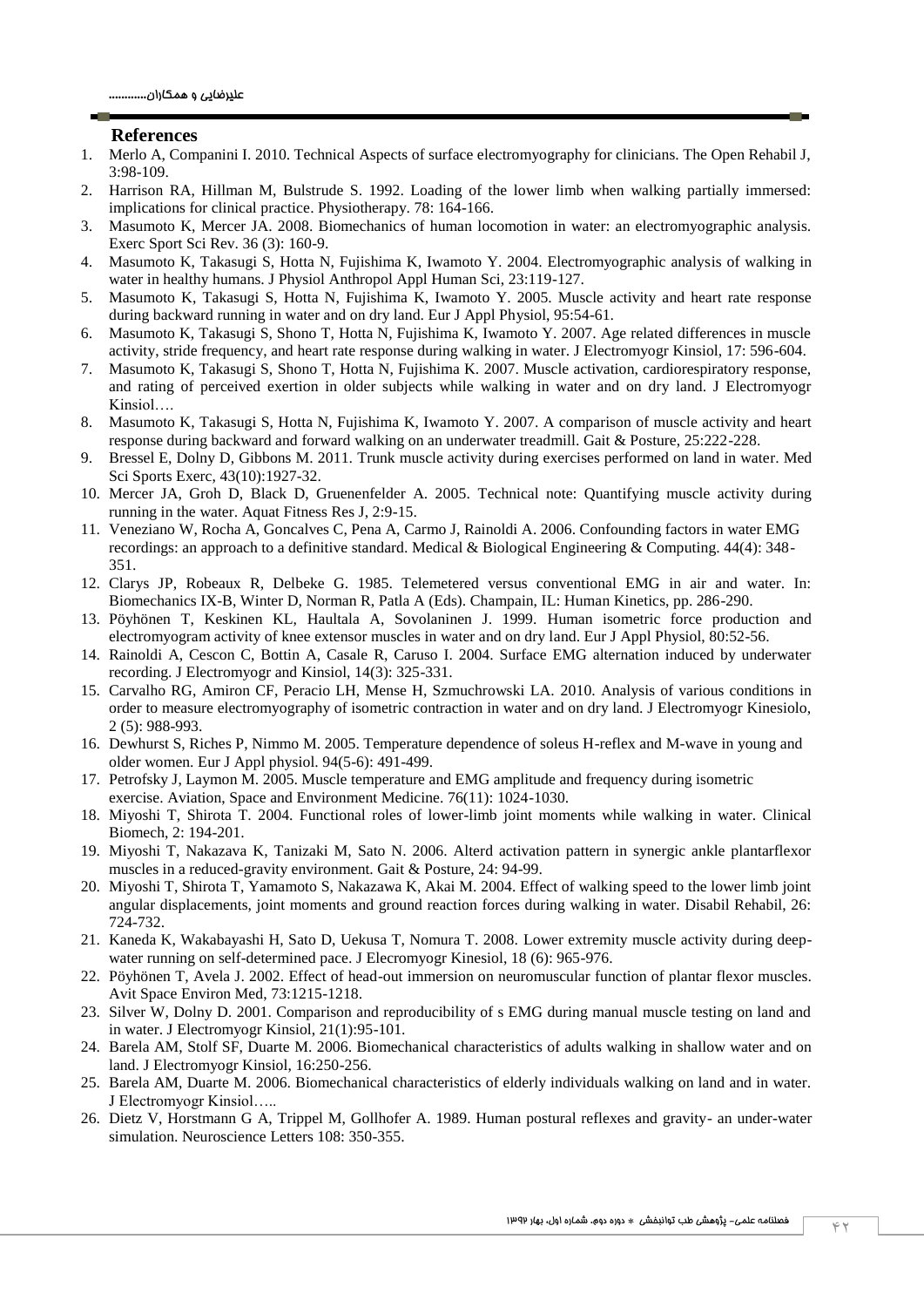- 27. Pöyhönen T, Keskinen K L, Kyröläinen H, Haultala A, Sovolaninen. 2001. Neuromuscular function during therapeutic knee exercise under water and on dry land. Arch Phys Med Rehabil, 82:1446-1442.
- 28. Pöyhönen T, Kyröläinen H, Keskinen K L, Haultala A, Sovolaninen, Mälikiä E. 2001. Electromyographic and kinematic analysis of therapeutic knee exercise under water. Clin Biomech, 16:496-504.
- 29. Fujisawa H, Seunaga N, Minami A. 1998. Electromyographic study during isometric exercise of shoulder in head-out water immersion. J Shoulder & Elbow Surgery, 7(5):491-494.
- 30. Kelly B, Roskin D, Kirkendall D, Speer K. 2000. Shoulder muscle activation during aquatic and dry land exercises in non impaired subjects. J Orthopedic & Sport Physical Therapy, 30(4): 204-210.
- 31. Pinto SS, Liedtke G V, Alberton C L. 2010. Elecromyographic signal and force comparison during maximal voluntary isometric contraction in water and on dry land. Eur J Appl Physiol, 110: 1075-1082.
- 32. Alberton C, Caduardo E, Pinto SS, Tartaruga. 2010. Cardiorespiratory, neuromuscular and kinematic responses to stationary running performed in water and on dry land. Eur J Appl Physiol, 110 (5): 1075-82.
- 33. Sladka H. 2011. Compare of muscle timing during cycling on land. Diploma thesis. Department of Physiotherapy. Faculty Physical Education and Sport, Charls University, Prague, Czech Republic.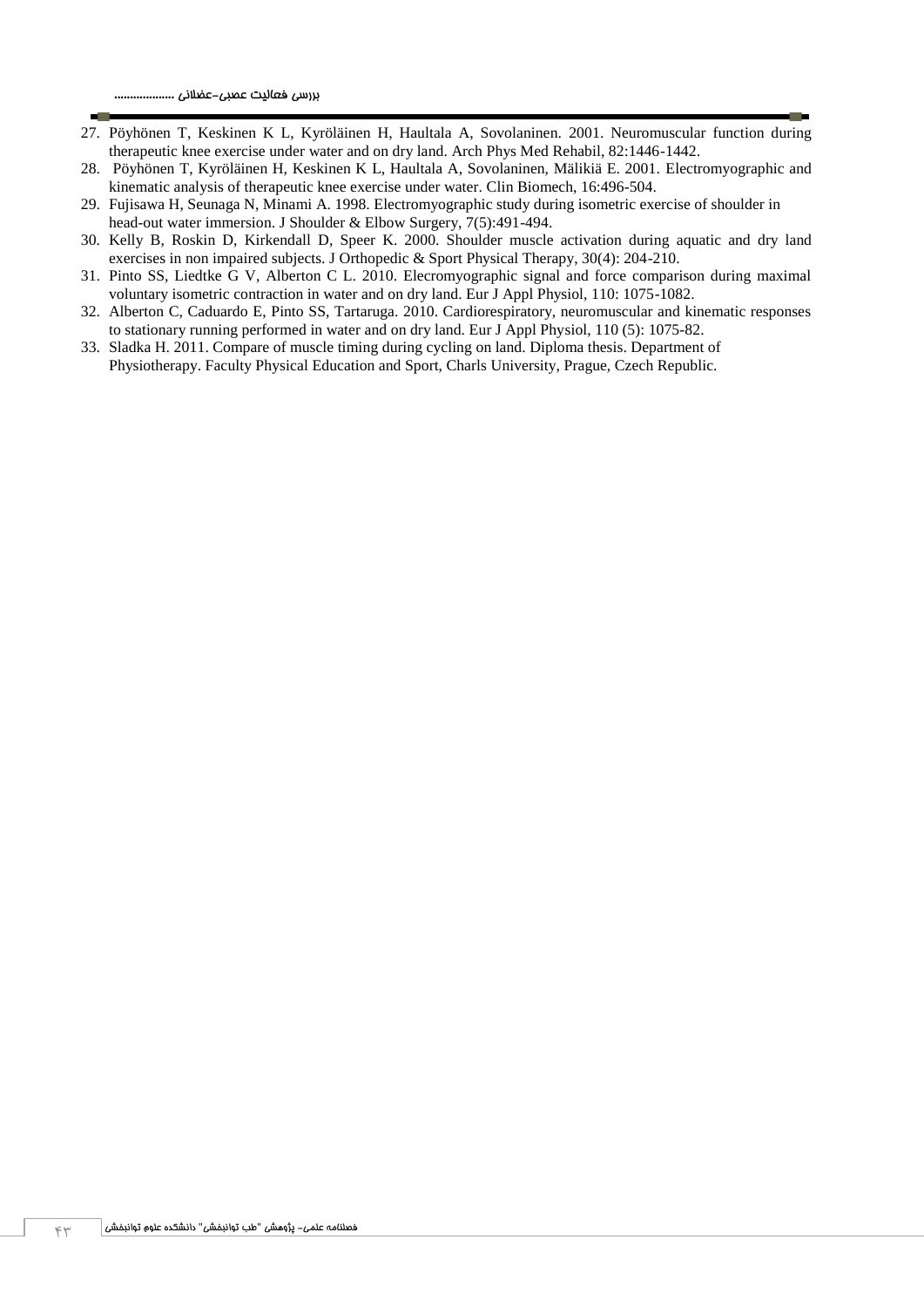# **بررسي فعاليت عصبي-عضالني حين حرکت در آب**

**2 ، حيدر صادقي <sup>1</sup> فاطمه عليرضايي** 

دانشجوي دکتري بيومکانيک ورزشي، دانشگاه خوارزمي <sup>4</sup>

<sup>۱</sup> استاد تمام دانشکده تربيت بدني و علوم ورزشي، دانشگاه خوارزمي

#### **چکيده**

هقدمه **و اهداف**: از آنجا که سيگنال پيچيده الکترومايوگرافي<sup>۹</sup> (EMG) به وسيله سيستم عصبي کنترل ميشود و به خصوصيات فيزيولوژيکي و آناتوميکي عضله بستگي دارد، ميتواند براي مطالعه هماهنگي و کنترل حرکت مورد استفاده قرار گيرد. به دليل ارتباط بين مقدار موج EMG و نيروي عضله، از اين تکنيک براي مطالعه فعاليت عصبي- عضالني در تکاليف پاسچرال، حرکات عملکردي و شرايط کاري و برنامههاي آموزشي و درماني استفاده شده است. با توجه به سمت گيري توجه محققان حوزههاي فيزيوتراپي، توانبخشي و ورزش و ساير رشتههاي مرتبط با آناتومي، بيومکانيک و حرکت شناسي به اثرات حرکت در آب به ويژه بر عملکرد عضالت، استفاده از EMG سطحي در شنا و حرکات آبي جهت ثبت و عيني نمودن فعاليت عضالني رو به رشد است. با عنايت به تفاوت ماهوي محيط آب و خشکي، استفاده از EMG در آب متفاوت از خشکي است. بنابراين شاهد مواجهه با چالشهايي در رابطه با عايق بندي و چسب زدن الکترودها و تجهيزات براي مدت نسبتا طوالني در اين مطالعات هستيم. در اين مقاله، مروري بر مطالعات مختلف، چالشهاي پيش روي ثبت EMG در آب و حرکات مختلفي که با استفاده از اين تکنيک مورد بررسي قرار گرفته اند و نتايج اين مطالعات انجام شده است.

**مواد و روش ها**: جستجوي مقاالت در پايگاههاي اطالعاتي معتبر نظيرMendely Direct Scince ,Med Pub با جستجوي کلمات EMG، بيومکانيک، فعاليت عصبي-عضالني، تمرين در آب انجام و بررسي نهايي بر روي بيش از 43 مقاله با ارتباط مستقيم انجام شد.

**نتيجه گيری:**

در اين مطالعه، رويکردهاي روش شناسي کمي سازي فعاليت عضله در آب و عوامل اثرگذار در حين حرکت در آب مطرح شد. بر اساس تحقيقات انجام شده، فعاليت عضالني حين حرکت در آب تحت تاثير جهت، سرعت و جريان آب قرار مي¬گيرد. آب محيط منحصر به ¬فردي را فراهم مي کند که در آن نيروي جاذبه و بارگذاري روي مفاصل کاهش مي يابد در حالي که خود آب مقاومتي نسبت به حرکت ايجاد مي کند. **واژگان کليدی**

EMG، بيومکانيک، فعاليت عصبي-عضالني، تمرين در آب

**\* دريافت مقاله 11/5/25 پذيرش مقاله 1111/1/21 \*** 

**نویسندۀ مسؤل: : فاطمه عليرضايي. بزرگراه شهيد حقاني، رازان جنوبي، مجموعه ورزشي شهيد کشوری، دانشکده تربيت بدني دانشگاه خوارزمي01151015125-**

alirezaei.ft@gmail.com **:الکترونيکي آدرس**

9 .Electromyography (EMG)

1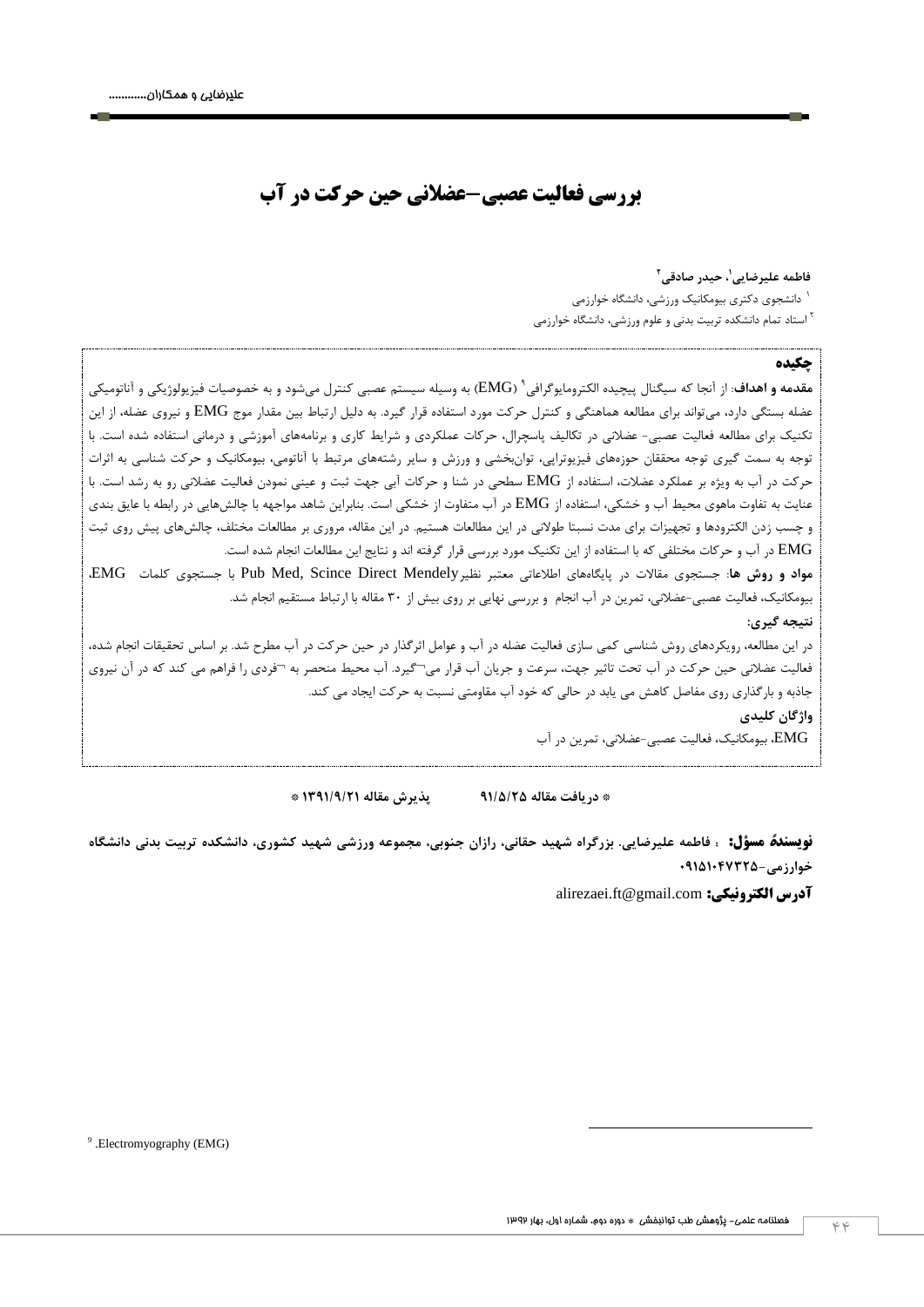#### **مقدمه و اهداف**

انقباض تار عضالني در نتيجه فعالسازي عضله توسط سيستم عصبي مرکزي يا دپالريزاسيون سطح خارجي غشاي تار عضالني اتفاق ميافتد. موجهاي دپالرايزاسيون از ناحيه ورود تار عصبي به عضله آغاز و در طول تار عضالني به سمت دو انتهاي عضله سير ميکنند. به دليل آنکه بافت اطراف تارهاي عضالني هادي جريان الکتريسيته هستند ناحيه دپالرايز شده تارهاي هر واحد حرکتي برانگيخته، اثر الکتريکي قابل مالحظهاي روي الکترودي که در مجاورت آنها قرار دارد ايجاد ميکند. تحريک الکتريکي آغازين در طول تار عضالني با سرعت 6-2 متر بر ثانيه حرکت کرده و از الکترودها ميگذرد. سيکل دپالريزاسيون-ريپالريزاسيون يک موج دو قطبي الکتريکي به وجود ميآورد که در طول تار عضالني حرکت ميکند. در حقيقت موجي که روي اين الکترود مشاهده مي شود پتانسيل عمل واحد حرکتي ناميده ميشود که يک موج سه فازه است و شکل و اندازه آن بستگي به وضعيت تار نسبت به محل الکترود دارد. سيگنال EMG ترکيبي از پتانسيلهاي عمل همه تارهاي عضالني خواهد بود که در عضله، زير الکترود، قرار دارد. در واقع توزيع پتانسيلي که در سطح پوست اندازهگيري ميشود در نتيجه رويهم سوار شدن پتانسيل عمل واحدهاي حرکتي است که به شکل یک سیگنال دو قطبی با دامنههای قرینه مثبت و منفی مشاهده می شود <sup>[۱]</sup>. معمولا دو الکترود روی هر عضله قرار گرفته و تفاوت بين دو پتانسيل ثبت شده توسط هر يک به علت عبور تحريک الکتريکي از هر دو الکترود به دست ميآيد (تصوير ١).



**تصوير.1 نحوه ثبت موج دوقطبي از يک تار عضالني**

سيگنال EMG يک موج پيچيده است که به وسيله سيستم عصبي کنترل ميشود و به خصوصيات فيزيولوژيکي و آناتوميکي عضله بستگي دارد. اين سيگنال ميتواند براي مطالعه هماهنگي و کنترل حرکت مورد استفاده قرار گيرد. عالوه بر اين ارتباط مشخصي بين مقدار موج EMG و نيروي اعمالي عضله وجود دارد. به همين دليل از اين تکنيک براي مطالعه فعاليت عصبي- عضالني در تکاليف پاسچرال، حرکات عملکردي و شرايط کاري و برنامههاي آموزشي و درماني استفاده شده است. مطالعه حرکت به خصوص فعاليت عضله در آب نيز اخيرا از موضوعات مورد توجه محققان حوزههاي فيزيوتراپي، توانبخشي و ورزش و ساير رشتههاي مرتبط با آناتومي، بيومکانيک و حرکت شناسي بوده است.

امروزه انجام تمرينات آبي جزء اساسي برنامه هاي تمريني آمادگي جسماني و فيزيوتراپي و وسيله اي موثر در درمان فيزيکي فعال در بازتواني سالمندان، بيماران آسيب ديده و حتي ورزشکاران حرفه اي است. آب محيط منحصر بهفردي را فراهم مي کند که در آن نيروي جاذبه و بارگذاري روي مفاصل کاهش مي يابد، در حالي که خود آب مقاومتي نسبت به حرکت ايجاد مي کند. هنگام راه رفتن در آب تا سطح جناغ، نيروى شناورى باعث کاهش وزن تا ۷۱ ٪ در مقايسه با خشکى مىشود <sup>[۲]</sup>. بنابراين افرادى که قادر به تحمل بار مکانيکي حين تمرين در خشکي نيستند مي توانند به تمرين در آب پرداخته و از فوايد فيزيولوژيک آن بهرهمند شوند.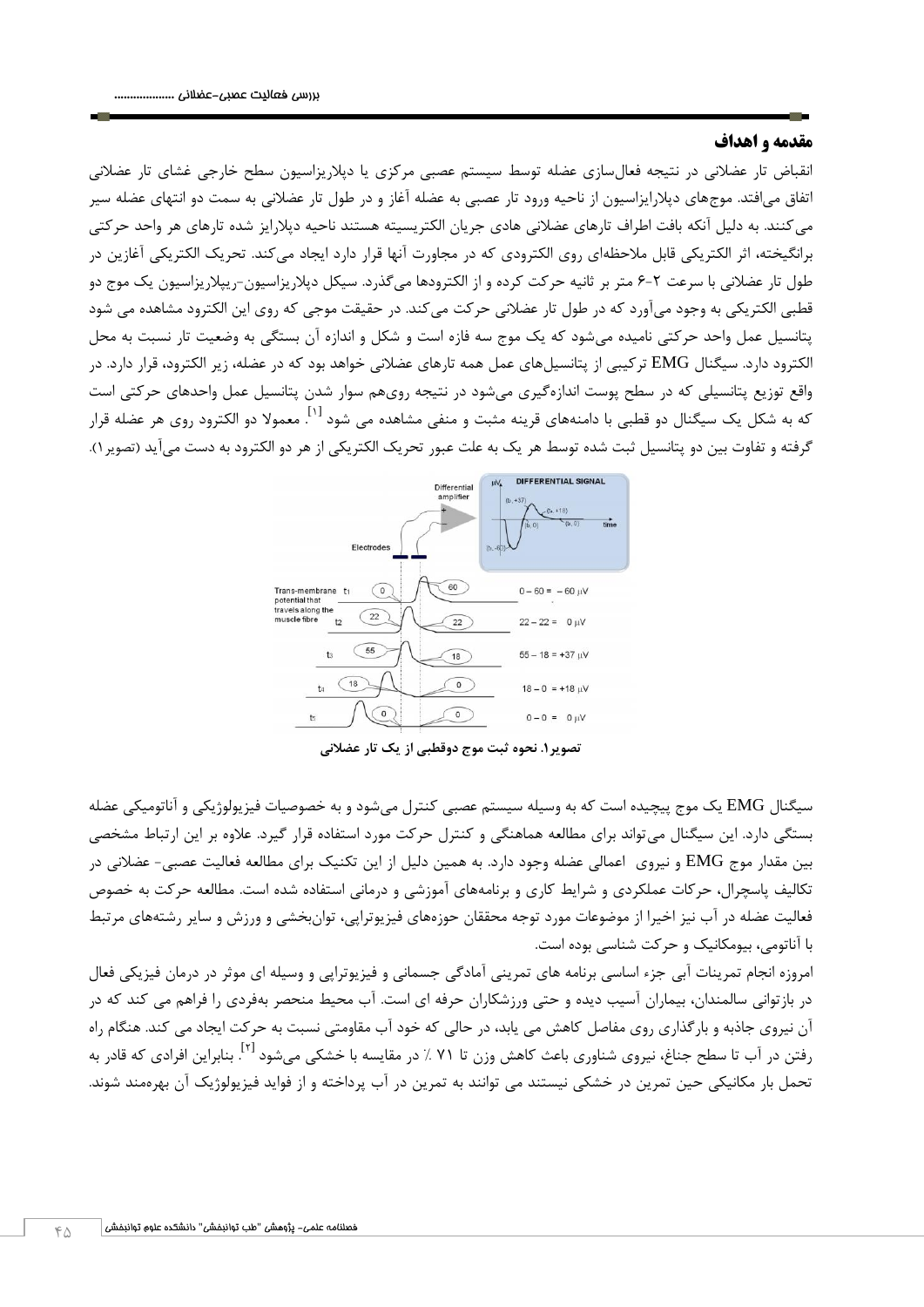اما علي رغم استفاده گسترده از تمرينات آبي، با توجه به کمبود منابع علمي، هنوز عملکرد عصبي-عضالني حين انجام تمرينات در آب ناشناخته باقي مانده است.

اندازه گيري شاخصهاي بيومکانيکي حين حرکت در آب به علت کمبود تجهيزات مناسب محيط آب پيچيده است. به طور مثال کمي کردن فعاليت عضالني از طريق تکنيک EMG حين حرکت در آب به علت مشکل بودن پيشگيري از دخالت آب در ثبت سيگنال الکتريکي عضله و نيز مسائل ايمني با چالش مواجه شده است. غلبه بر اين چالش ها بسيار ارزشمند است؛ چرا که درک فعاليت الکتريکي عضله به درک پاسخ هاي عصبي عضالني حين حرکت در آب کمک ميکند. بنابراين اين مطالعه به مرور تحقيقات مختلف در اين حوزه شامل مالحظات روش شناسي بررسي فعاليت عضله و پارامترهاي بيومکانيکي و يافته هاي اين مطالعات حين فعاليت در آب ميپردازد.

با وجود پيشرفتهاي قابل مالحظه در پردازش سيگنال، قسمت عمدهاي از فرايند ثبت فعاليت الکتريکي تحت کنترل محقق است. به همين دليل توجه ويژهاي به متدولوژي و قرارگيري صحيح الکترودها و تثبيت آنها شده است. به طور کلي ثبت سيگنال EMG در آب از لحاظ متدولوژي کلي تفاوت چنداني با خشکي ندارد، اما داراي خصوصيات ويژهاي است. مهمترين مسئله، عايق بندي ليدهای $^+$  EMG است. تحقيقات متفاوت دو رويکرد کلی در هنگام مطالعه فعاليت عضلانی با بهره گيری از تکنيک EMG داشته ند ۱) چسبهای عایق در محل الکترود ها (۹–۳) و ۲) یک لباس عایق که کل بدن را میپوشاند <sup>[۱۰]</sup>. مطالعاتی که از چسب عایق استفاده کرده اند، الکترود هاي کلريد نقره را به کار برده اند. ونزيانا و همکاران استفاده از پوشش روي الکترودها در محيط آب را توصيه نموده اند <sup>[۱۱]</sup>. طبق يافتههاي اين تحقيقات بهتر است عايق بندى هر الكترود به طور مجزا انجام شود. همچنين استفاده از چسب عايق ضد آب در اين تحقيقات باعث عدم کاهش آمپلي تود و تغييرات طيف توان نشده است.

يکي ديگر از نکات مورد توجه حين ثبت EMG هنگام حرکت در آب، استفاده از وسايل الکترونيکي است. راه حلي که مطالعات مختلف به کار برده اند، استفاده از سيستم هاي ثبت EMG تلمتري است. کالريس و همکاران روايي چنين روشي را مورد بررسي قرار دادند. در اين مطالعه فعاليت عضالني هم زمان توسط سيستم تلمتري و غير تلمتري در هنگام انجام انقباض ارادي بيشينه در [42] آب و خشکي ثبت شد. در اين مطالعه هيچ تفاوت معناداري در EMG دو سيستم مشاهده نشد . اما به علت سهولت انجام کار با سيستم تلمتري، ارجحيت همچنان با اين سيستم است.

#### **چگونگي تاثير محيط آب بر ويژگيهای آمپلي تود و طيف توان سيگنال EMG**

چگونگي تغيير فعاليت الکتريکي عضله تحت تاثير تغييرات جاذبه و مقاومت آب در چند مطالعه مورد بررسي قرار گرفته است. کلاريس و همکاران و پوىهونن و همکاران به کاهش آمپلى تود سيگنال EMG در آب در مقايسه با خشکى اشاره نمودند $^{[17-11]}$ . اما از آنجا که در هر دو مطالعه مذکور الکترودها عايق بندي نشدند، مشخص نيست که تغييرات مشاهده شده در اين مطالعات به علت محدوديت هاي متدولوژيک و يا تغييرات فيزيولوژيک ناشي از محيط آب است. اما در مطالعه اي که توسط رينولدي انجام شد <sup>[۱۴]</sup> فعاليت عضله دو سر بازويي حين انقباض ارادی بيشينه در خشکی، در حالت ايستاده و حين شناوری در آب ۲۵ درجه سانتيگراد مقايسه شد. پارامترهاي سيگنال EMG (شامل مقادير ميانگين يکسويه، RMS، ميانگين و ميانه فرکانس) حين انقباض ايزومتريک با استفاده از چسب عايق و بدون استفاده از چسب عايق مقايسه شد. نتايج اين مطالعه نشان ميدهد که بدون استفاده از چسب عايق آمپلي تود سيگنالها در آب کمتر از خشکي (۶/۷ ٪) بود. حين انقباض ايزومتريک در حالت شناور بدون استفاده از چسب عايق، افزايش معنيداري در اجزاي فرکانس پايين )3-23 هرتز( مشاهده شد. آرتيفکت ناشي از حرکت سيمهاي آزاد هنگامي که سيمها با استفاده از چسب محکم شدند، ناپديد شد. کاروالهو و همکاران نشان دادند که حين انقباض ايزومتريک در آب، بدون استفاده از چسب عايق، آمپلي تود 43 % کاهش يافت در حالي که در خشکي تفاوت معنيداري بين فعاليت عضله در شرايط استفاده از چسب و عدم استفاده از چسب مشاهده نشد <sup>[۱۵</sup>]. ونزيانو استفاده از چسب را در محيط آب توصيه ميکند <sup>[۱۱]</sup>، چرا که استفاده از چسب فشار مکانيکي روي پوست و عضله را افزايش ميدهد. بنابراين اکثر تحقيقات استفاده از چسب محافظ را

1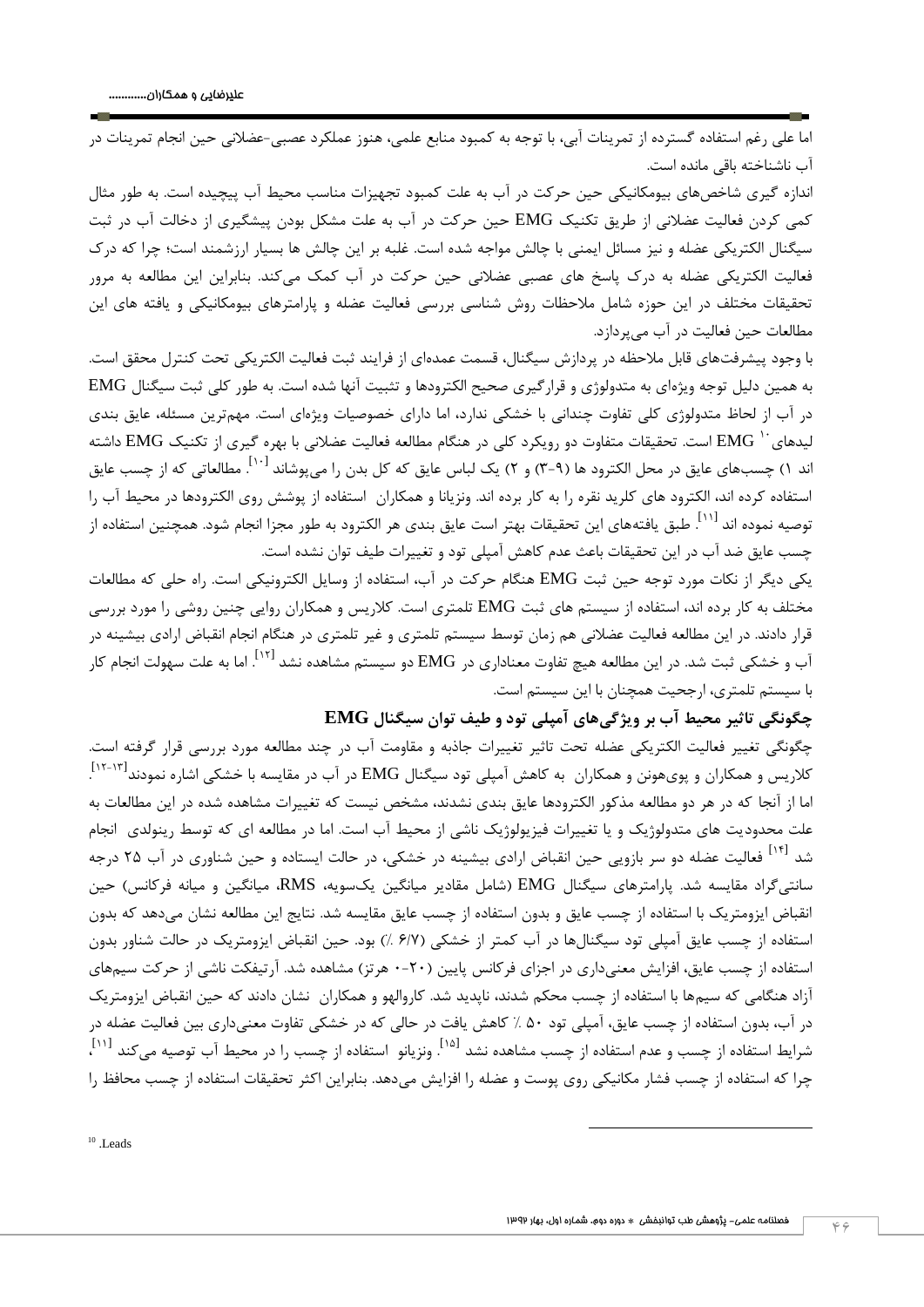توصيه ميکنند چرا که کاهش مصنوعي آمپلي تود سيگنال و طيف توان ثبت شده را کمتر کرده و آن را با شرايط خشکي قابل مقايسه ميکند. طبق نتايج تحقيقات، در صورت رعايت نمودن شرايط متدولوژيکي در قرار دادن الکترودها، قرار گيري در محيط آب فعاليت الکتريکي ثبت شده در عضله را تغيير نميدهد.

### **تاثير دمای آب بر سيگنالهای EMG**

دماي آب و مدت زمان قرارگيري در آب از عوامل مهمي هستند که بر روي سيگنالهاي EMG موثرند. از آنجا که در شرايط طبيعي دماي عضله بيشتر از دماي سطح پوست است <sup>[۱۶]</sup> و به علت خاصيت هدايت گرمايي آب، تعامل گرما بين آب و بافت ها در آب سريعتر از خشکي رخ ميدهد. پس از 4 دقيقه قرارگيري در آب تغييراتي در دماي عضله رخ ميدهد و پس از 44 دقيقه دماي عضله با دمای محیط یکی میشود <sup>[۱۷]</sup>. پتروفسکی و ل<sub>ی</sub>من تغییرات سیگنال EMG عضلات اندام تحتانی و فوقانی پس از ۲۰ دقيقه ماندن در آب را در دمای ۲۴، ۲۷ و ۳۴ و ۳۷ درجه سانتي گراد مورد بررسي قرار دادند <sup>[۱۷]</sup>. در هر چهار عضله بين ، مقادير EMG انقباض ارادي حداکثر <sup>۱٬</sup> (MVC) و ميانه فرکانس در سه شرايط دمايي مشاهده نشد اما در دماي کمتر در همه عضالت کاهش معناداري درMVC و کاهش فرکانس مشاهده شد. به همين دليل دماي آب حين مطالعاتي از اين دست بايد لحاظ شوند. در اکثر مطالعات مشابه دمای آب بین ۲۷ تا ۳۴ درجه سانتیگراد بود<sup>[ ۲۱</sup>۰۸'۰<sup>۸</sup>۰۱۰'۱۱]

## **نرماليزاسيون سيگنالهای EMG حين حرکت در آب**

ازMVC براي نرمااليز کردن دادههاي EMG نيز استفاده ميشود )داده ها بر حسب درصدي از EMG MVC بيان ميشوند(. اگر چه اين روش يک شيوه استاندارد نرمااليز کردن در خشکي محسوب ميشود اما اعتبار اندازه گيري در خشکي براي استفاده در آب مشخص نيست چرا که تحقيقات مختلف تفاوت بين مقادير MVC در آب و خشکی را نشان دادهاند<sup>[ ۱۲, ۱۳, ۱۲]</sup> . البته هنوز مشخص نيست که اين تفاوت بين آب و خشکي در اصل به علت محدوديتهاي متدولوژيکي ثبت EMG در آب است و يا به علت تغييرات فيزيولوژيک به علت غوطهوري است.

پويهونن و همکاران فعاليت عضالني در آب و خشکي را به همراه نيروي انقباض بيشينه و زيربيشينه اندازهگيري نمودند [44]. در اين مطالعه فعاليت عضالت اکستنسور و فلکسور زانو در حالت نشسته و در انقباض ايزومتريک اکستنشن زانو در آب و خشکي اندازهگيري شد. براي اندازه گيري پايايي، 4 بار هر اندازهگيري تکرار شد. در هر دو انقباض بيشينه و زير بيشينه فعاليت عضالت پهن مياني و جانبي (١١-١٧ ٪) و عضلات دو سر راني (١٧-٢۵ ٪) در آب کمتر از خشکي بود (پويهونن ١٩٩٩). فعاليت عضلاني کمتر به علت توليد نيرو نبود چرا که مقادير نيرو در آب و خشکي مشابه بود. ضريب همبستگي درون گروهي $\text{ICC}^{\text{V}}$  و ضريب تغييرات تکليف-به تکليف<sup>۱۳</sup> و تکرارپذيري روز-به روز براي توليد نيرو و EMG در آب و خشکي بالا بود. سيلور و دونلي انقباض بيشينه ارادى را در آب و خشكى مقايسه نمودند <sup>[٢٣]</sup>. با توجه به نتايج تحقيق گزارش نمودند كه هيچ تفاوت مشخصى بين مقادير MVC در دو محيط وجود ندارد. بنابراين ميتوان مقادير EMG به دست آمده در آب را با استفاده از MVC خشکي نرمااليز نمود.

## **مقايسه فعاليت عضالني حين حرکت در آب و خشکي**

1

رشد روزافزون انواع مختلف برنامههاي توانبخشي و تمريني در آب منجر به انجام مطالعات مربوط به فعاليت عضالني در آب و مقايسه آن با حرکت در خشکي شده است. زمان بندي فعاليت عضالت به علت تغيير در نسبت فعاليت عضالت آگونيست- آنتاگونيست، مکانيزم جبراني متفاوت به علت بي ثباتي پاسچرال حين حرکت در آب زير بناي مطالعات مقايسهاي مختلف در حرکاتي نظير راه رفتن، دويدن، دوچرخه سواري و غيره بوده است که در ادامه مورد بررسي قرار ميگيرد.

<sup>&</sup>lt;sup>11</sup> .Maximal Voluntary Contraction (MVC)

<sup>12</sup> .Intra Class Correlation (ICC)

<sup>&</sup>lt;sup>13</sup> .Trial to Trial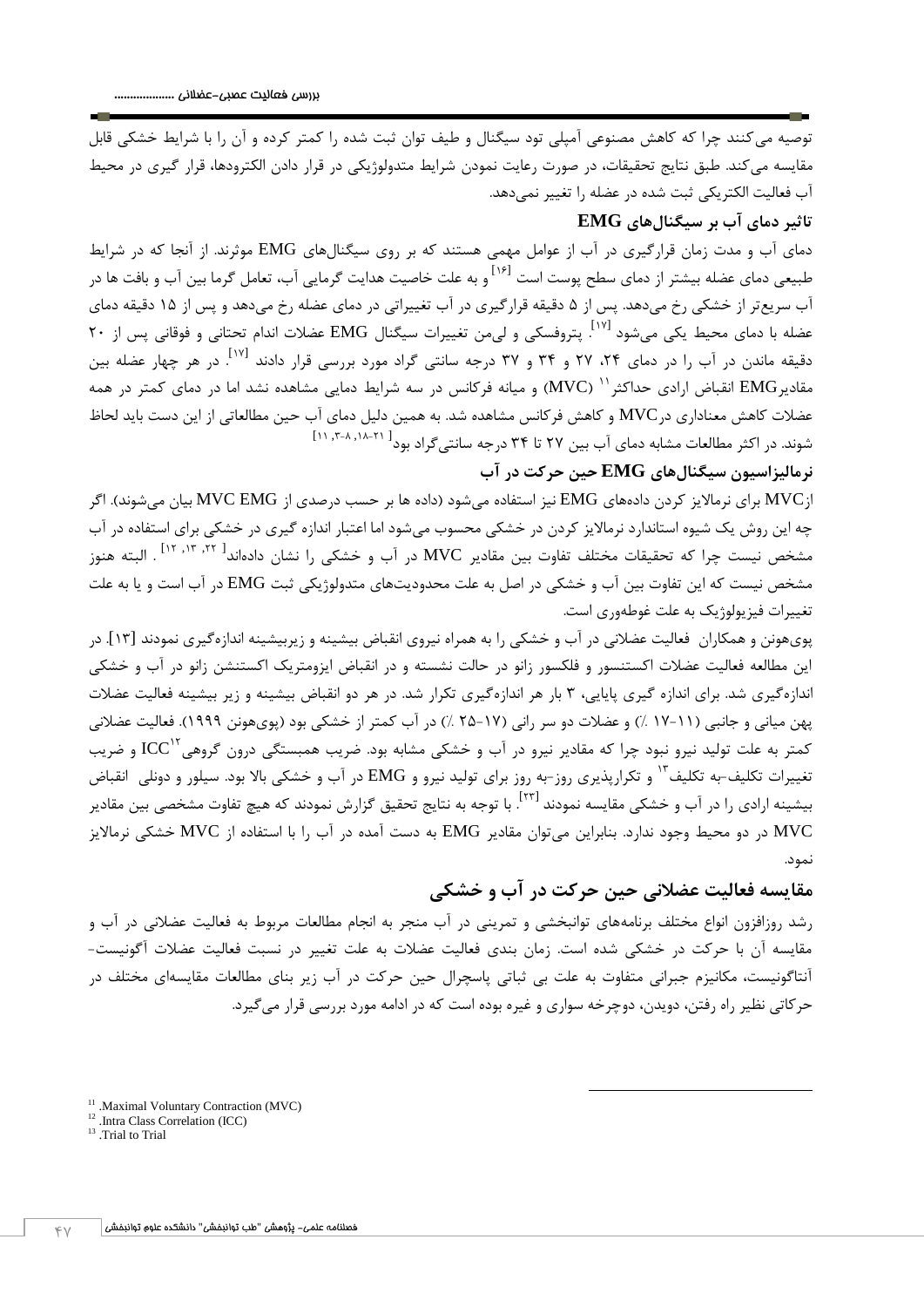**مقايسه فعاليت عضالني حين راه رفتن در آب و خشکي**  ماسوموتو و همکاران <sup>[۲-۸]</sup> فعاليت عضلانى حين راه رفتن روى تردميل در آب را در حالى که افراد تا سطح جناغ در آب غوطهور بودند، با ثابت نگه داشتن سطح پاسخ هاي قلبي عروقي و ادراکي آزمودنيها در آب و خشکي اندازه گيري کردند. تقريبا نصف سرعت راه رفتن مورد نياز بود تا هزينه انرژي راه رفتن در آب و خشکي برابر باشد. بنابراين در اين تحقيقات نيز سرعت به ترتيب در آب و خشکي 2/1 و 1/1 کيلومتر در ساعت تنظيم شد تا پاسخ هاي قلبي عروقي مشابهي مشاهده شود. ميانگين فعاليت الکتريکي هر عضله در يک سيکل راه رفتن و نيز MVC ايزومتريک به دست آمد. فعاليت الکتريکي حين راه رفتن به جلو در مقايسه با خشکي در افراد جوان [۴<sup>]</sup> و سالمند <sup>[۷]</sup> در ميزان مشابه پاسخ قلبي عروقي و ادراکي در آب و خشکي کمتر بود. حين راه رفتن به عقب نيز اين نتايج مشاهده شد <sup>[۸]</sup>. در مطالعات فوق که افراد از حرکات پاندولی دست ها برای حفظ تعادل استفاده می-کردند، اين حرکات دست ها سهم عمده اي از پاسخ هاي قلبي عروقي حين حرکت در آب را توجيه مي کند. توجيه ديگر در مورد کاهش فعاليت عضله، تغيير در ويژگي هاي راه رفتن است. ماسوموتو گزارش داد که فرکانس (تعداد گامها در ثانيه) گام برداري و طول گام حين حرکت در آب در مقايسه با خشکي کمتر است. اين کاهش در درجه اول به علت تاثير نيروي شناوري و مقاومت آب ست <sup>[۶]</sup>. برخي مطالعات کاهش مولفه عمودي نيروي عکس العمل زمين حين راه رفتن در آب را نيز گزارش نمودند (۲۵-۲۴، ۱۸). پوی هونن و آولا (۲۰۰۲) کاهش آمپلی تود رفلکس هافمن را در آب در مقايسه با خشکی گزارش نمودند <sup>[۲۲]</sup>. همچنين ديتز و همکاران ارتباط نزديکي بين وزن بدن و آمپلي تود EMG پس از جابجايي به سمت عقب و جلو گزارش نمودند، اگر چه اين ارتباط معنادار در خشکي مشاهده نشد. تعديل و تغيير رفلکس هاي تحت تاثير گيرنده هاي فشار احتماال دليل اين تغييرات مي باشد <sup>[۲۶]</sup>. .

زماني که سرعت حرکت ثابت باشد، پاسخ هاي قلبي عروقي (ميزان مصرف اکسيژن و ضربان قلب) و ادراک حرکتي در آب بيشتر از خشکي است. در مطالعه اي که از افراد خواسته شد با سرعت ثابت 2/1 کيلومتر در ساعت راه بروند، ميانگين فعاليت عضالت پهن مياني، راست راني، دو سر راني و دو قلو حين حرکت در آب بيشتر بود ولي فعاليت عضله ساقي قدامي در هر دو حالت مشابه بود. فعاليت عضالني بيشتر در آب به علت ايجاد يک نيروي اضافي پيشرونده براي غلبه بر نيروي مقاومت آب حين راه رفتن در آب براي رسيدن به يک سرعت مشخص است. همچنين فرکانس گام نيز کمتر (٢٧/۴ در دقيقه) و طول گام (٠/١۵) در سرعت ثابت در آب بيشتر از خشکي بود. اين مشاهدات بيان مي کنند زماني که سرعت حرکت در آب و خشکي يکسان است فعاليت عضالني و پاسخ های قلبی عروقی و ادراکی بیشتر ولی طول گام و تعداد گام ها در یک ثانیه (فرکانس گام برداری) کمتر است <sup>[۷]</sup> .

برخي تحقيقات نيز به مطالعه فعاليت عضالني حين حرکت در آب با سرعت دلخواه پرداخته اند. در هر يک از اين مطالعات فرد بر روی یک مسیر راه می رفت و عمق آب تا زائده جناغی (۲۵-۲۴) و جناغ <sup>[۱۸]</sup> بود. فعالیت عضلات اندام تحتانی و تنه ثبت و اندازه گيري شد. سرعتي که افراد براي راه رفتن در آب انتخاب کردند کمتر از خشکي بود. دو رويکرد کلي براي مقايسه فعاليت عضالني در اين دو حالت در نظر گرفته شد: 4( مقايسه اوج يا ميانگين EMG در يک سيکل راه رفتن 2( مقايسه الگوهاي EMG. گزارش شده است که اوج فعاليت عضلاني (تنه و اندام تحتاني) در سرعت دلخواه در آب کمتر از خشکي در هر دو گروه جوان <sub>[1]</sub> و سالمند [2] بود، اگر چه فعاليت عضله دو قلو مشابه بود. در مقايسه ميانگين فعاليت عضالني، گزارش شده است که فعاليت عضله دوسر راني حين راه رفتن با سرعت دلخواه در آب بيشتر از خشکي بوده است <sup>[۱۸]</sup> که مي¤واند به علت نياز به غلبه بر نيروي مقاومت آب حين پيشروي در آب باشد. به طور کلي حين راه رفتن با سرعت دلخواه اوج فعاليت عضالني در آب کمتر از خشکي است. راه رفتن در آب ممکن است باعث ايجاد ميانگين فعاليت بيشتر و الگوي فعاليت تونيک تر در آب شود.

ماسوموتو و همکاران فعاليت عضالني حين راه رفتن به عقب در آب و خشکي را مورد ارزيابي قرار دادند. در اين مطالعه سرعت راه رفتن در آب نصف سرعت راه رفتن در خشکي تنظيم شد (٣ و ۶ کيلومتر بر ساعت براي آب و خشکي). سرعت جريان آب با سرعت تردميل تنظيم شد. در اين مطالعه فعاليت عضالت تنه و اندام تحتاني اندازه گيري شد. قبل از شروع تکليف اصلي اندازه گيري MVC هر عضله در خشکي انجام شد. داده هاي EMG نسبت به MVC نرمااليز شدند. نتايج اين تحقيق نشان داد که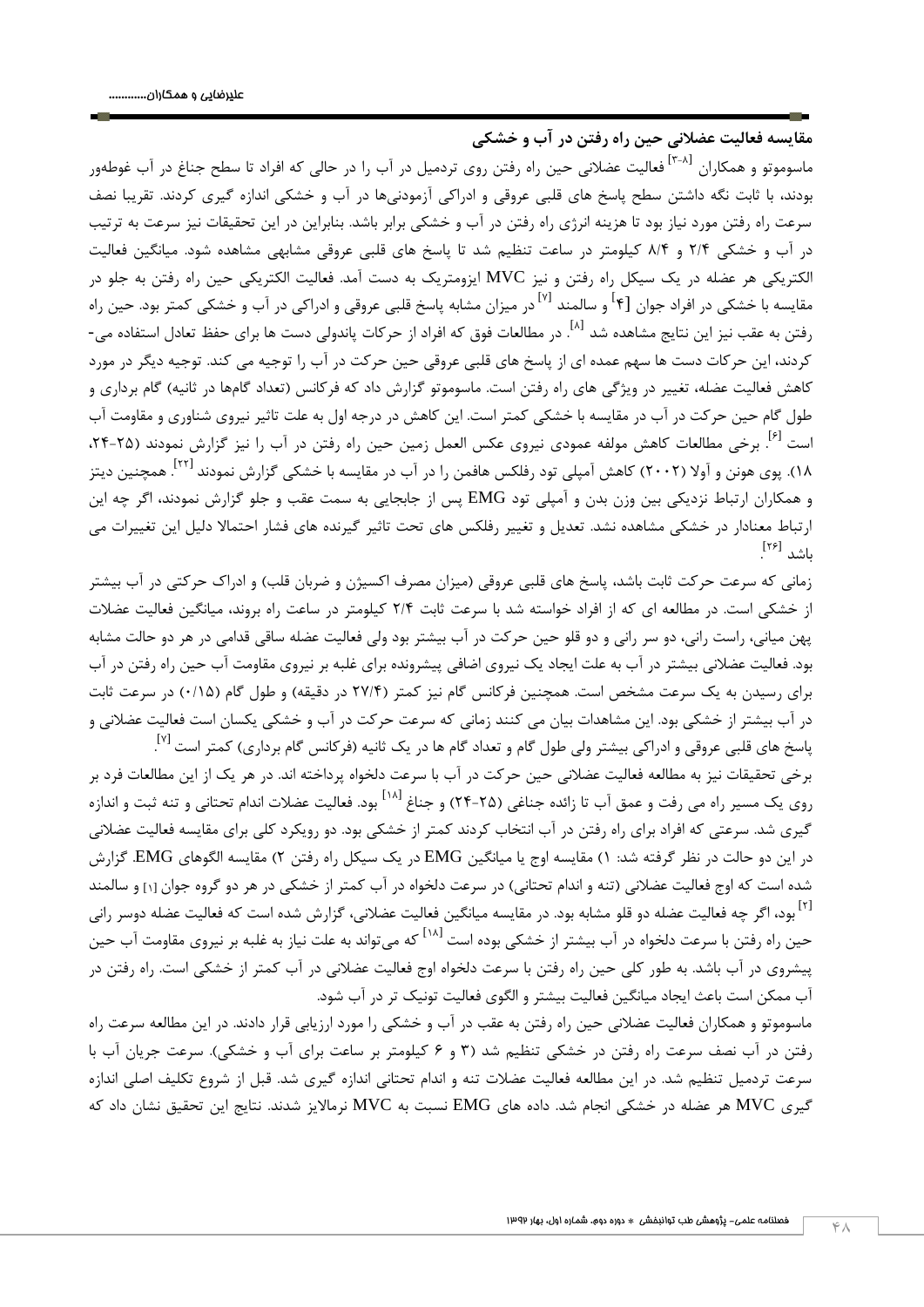فعاليت عضالت موازي ستون فقرات يا موازي ستون فقرات حين راه رفتن به عقب در آب بيشتر بود. افزايش فعاليت عضالت موازي ستون فقرات احتماال به علت مواجه شدن با مقاومت بيشتر در آب به علت جريان آب به پشت فرد است.

ماسوموتو اثر سن بر فعاليت عضلانى در آب را مورد بررسى قرار داد <sup>[۵]</sup>. افراد جوان و سالمند که تا زائده جناغى در آب غوطه ور بودند با سه سرعت مختلف (١/٨و٢٢ و ٣ كيلومتر بر ساعت) راه رفتند. فعاليت عضلات تحتاني سمت راست شامل پهن جانبي، راست راني، دو سر راني ساقي قدامي و دو قلو مورد ارزيابي قرار گرفت. ميانگين EMG در هر سيکل گيت در هر عضله محاسبه شد. فعاليت عضالت فلکسور و اکستنسور ران حدود 46 % بيشتر و عضالت پلنتارفلکسور مچ پا )دوقلو( حدود 44 % در افراد سالمند کمتر بود (۴/۵±۶۳/۵ سال) در مقايسه با گروه جوان (۴۰/۰۶ ٢٢سال) ولي تفاوت معني داري در فعاليت پهن مياني و ساقي قدامي مشاهده نشد. از آنجايي که هيچ مطالعه اي که شاخصهاي بيومکانيکي را مورد ارزيابي قرار دهد يافت نشد، ميتوان تفاوتهاي فعاليت عضالني بين افراد جوان و سالمند را بر اساس مطالعات انجام شده در خشکي توضيح داد. اما به مطالعات بيشتري نياز است تا اين تفاوت ها را تفسير نمايد. احتمالا نقصان فيزيولوژيکي (مثل کاهش تارهاي نوع ۲) و بيومکانيکي (مثل کاهش توان پلنتار فلکسورها) که همزمان با افزايش سن رخ ميدهد باعث ميشود که افراد سالمند از استراتژي استفاده کنند که به عضله دوقلو کمتر نياز است.

به طور کلي حرکت در آب تحت تاثير خاصيت ويسکوزيته آن که هشت برابر خشکي است، قرار ميگيرد. اجسام حين غوطه وري در آب به علت اعمال نيروي شناوري<sup>؟'</sup>، سبک تر از خشکي هستند. اين نيروي شناوري، سنگيني بدن به سمت پايين را حين راه رفتن در آب کاهش ميدهد. اين کاهش در ويژگيهاي حرکت در آب مرتبط با کاهش فعاليت عضالني است. کاهش فعاليت عضلانی در آب میتواند به علت کاهش فعاليت عضلات تحمل کننده وزن باشد <sup>[۲]</sup>. توجيه ديگر برای کاهش فعاليت عضلانی حين حرکت در آب، تاثير کاهش جاذبه و يا فشار هيدروستاتيک روي سيستم اسکلتي عضالني است.

**تاثير سرعت راه رفتن، بارگذاری و جريان آب روی فعاليت عضالني حين راه رفتن در آب** چندين مطالعه فعاليت عضالني حين راه رفتن را در چندين سرعت مختلف مورد بررسي قرار داده اند )ميوشي 2331 و 2334(. در اين مطالعات افراد با سرعت دلخواه حرکت کردند، در حالي که تا سطح زائده جناغي در آب غوطه ور بودند. فعاليت عضالت اندام تحتاني مثل دو قلوي مياني، ساقي قدامي، دوسر راني و راست راني اندازه گيري شد. ميانگين EMG در هر سرعت محاسبه و نحليل شد <sup>[۱۸</sup>-<sup>۱۸]</sup>. فعاليت عضله دو سررانى با افزايش سرعت راه رفتن افزايش يافت ولى عضله دوقلو افزايش چندانى نداشت.

ميوشي و همکاران چگونگي تغييرات فعاليت عضلاني در اثر افزايش سرعت در آب و خشکي را مورد بررسي قرار دادند <sup>[۱۸]</sup>. در اين مطالعه افراد با سرعت دلخواه در آب تا سطح زائده جناغي و خشکي راه رفتند. فعاليت عضالت دوقلوي مياني و دوسر راني با افزايش سرعت راه رفتن در آب افزايش يافت. فعاليت عضله دوسر راني با افزايش سرعت افزايش معناداري نداشت، اگرچه در عضله دوقلو با افزايش سرعت فعاليت آن افزايش يافت. سرعت راه رفتن در خشکي ٧٧ ٪ (راه رفتن راحت) و ١۴٠ ٪ (راه رفتن سريع) سريعتر بود. اين مشاهدات نشان ميدهند که که تغييرات بزرگتر در فعاليت عضالني با تغييرات کم در سرعت راه رفتن در آب مشهود است. اين اثر مىتواند به علت افزايش تصاعدى نيروى مقاومت سيال همراه با افزايش سرعت باشد <sup>[۲۷-۲۸</sup>] .

ميوشي تاثير حمل بار و سرعت راه رفتن روي فعاليت عضالت پلنتار فلکسور در آب را بررسي نمود. افراد با تحمل سه نوع بار مختلف (بدون بار، ۴ و ۸ کيلو) و ۳ سرعت مختلف (اختيارى، کند، سريع و خيلي سريع) راه رفتند <sup>[۱۹]</sup>. ميانگين EMG عضلات پلنتارفلکسور در فاز استانس راه رفتن محاسبه شد. همچنين گزارش شد که فعاليت عضله دوقلوي مياني به سرعت راه رفتن بستگي داشت اما فعاليت عضله نعلي بستگي به بار تحمل شده داشت. از آنجايي که عضله دوقلوي مياني به سرعت راه رفتن همبستگي نزديکي داشت، محققين فرض ميکنند که نقش اصلي عضله دوقلوي مياني ايجاد نيروي جلوبرندگي حين راه رفتن در آب را به عهده دارد. همچنين همبستگي نزديک فعاليت عضله نعلي با مقدار بار احتماال به علت داده هاي حسي پيکري مربوط به بارگذاري است که بر اين عضله تاثير بيشتري دارند.

1

<sup>14</sup> .Buoyancy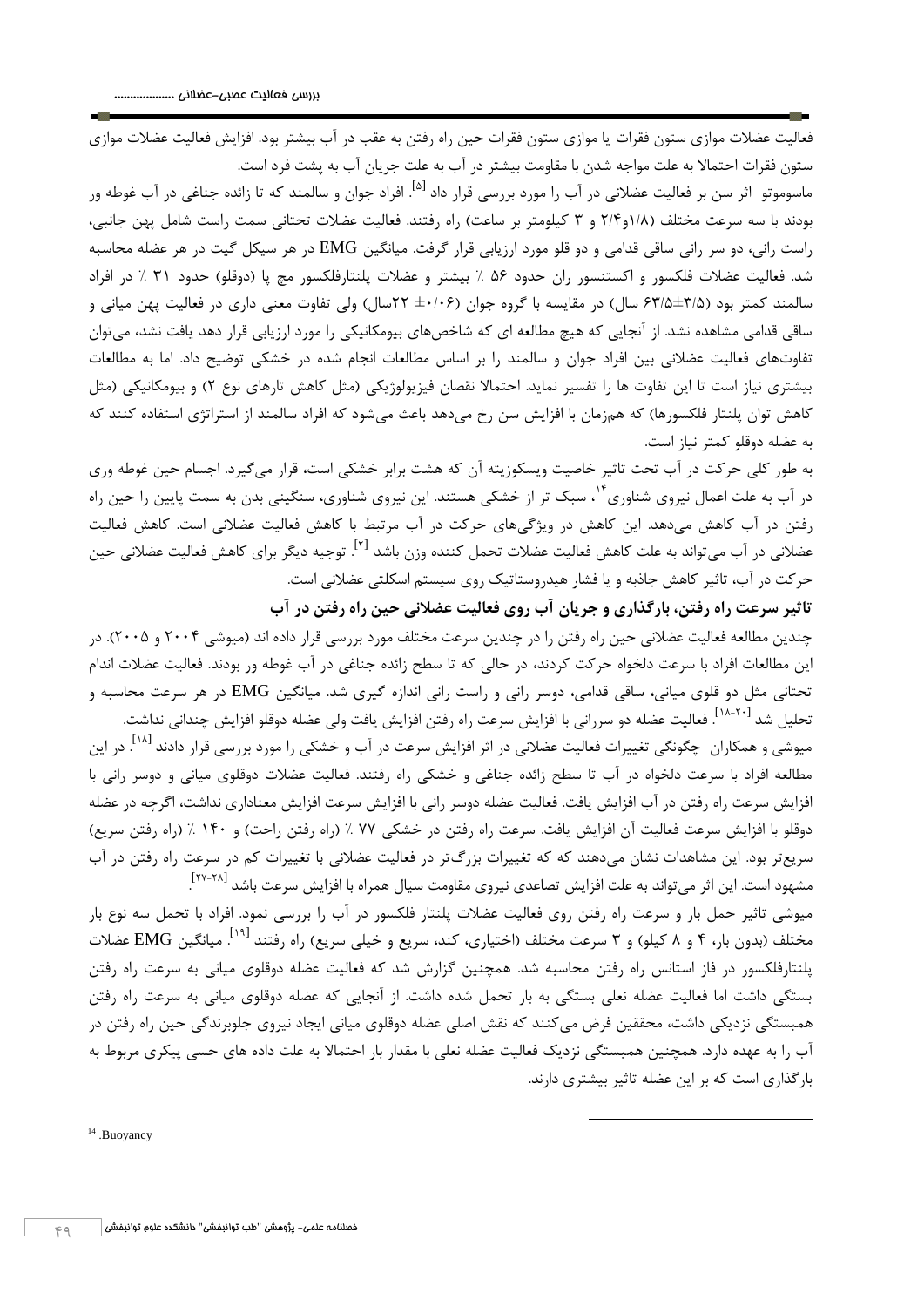ماسوموتو و همکاران تاثير جريان آب روي فعاليت عضالني حين راه رفتن در آب را بررسي نمودند. افراد در اين مطالعه روي يک نردميل زير آب راه رفتند و تا سطح زائده جناغي غوطه ور بودند <sup>[۴-۵]</sup>. سرعت جريان آب ۱٫۸و ۲٫۴ و ۳ کيلومتر در ساعت بود. MVC (۵ ثانيه انقباض ايزومتريک) روي خشکي قبل از تحليل راه رفتن انجام شد. ميانگين EMG عضله محاسبه و برحسب MVC گزارش شد. فعاليت عضالت تنه و اندام تحتاني با وجود جريان آب بيشتر از حالت بدون جريان آب بود. اين افزايش در فعاليت عضالني به همراه وجود جريان آب ميتواند مربوط به افزايش نيروي مقاومت آب باشد. بنابراين طبق اين مطالعات با افزايش سرعت راه رفتن يا اضافه نمودن جريان آب فعاليت عضالني نيز افزايش مييابد. همچنين فعاليت عضالت پلنتارفلکسور الگوي مستقلي (از بارگذاري و سرعت) حين راه رفتن در آب دارد. **فعاليت عضالت کمربند شانه حين حرکت در آب**

فوجي ساوا و همکاران و کلي و همکاران فعاليت عضلاني حين حرکت شانه در آب را مورد بررسي قرار دادند <sup>[۲۹</sup>-۲<sup>۹]</sup>. فوجي ساوا فعاليت عضلات اندام فوقاني (فوق خاري، تحت خاري، تحت کتفي، سينه اي، دلتوئيد و پشتي بزرگ) را در موقعيتهاي متفاوت مفصل شانه در آب و خشکی مورد اررزیابی قرار دادند<sup>[۲۹]</sup>. ۹ موقعیت متفاوت استاتیک در شانه که ترکیب فلکشن و ابداکشن شانه بود. فعاليت عضالني با استفاده از EMG سطحي و سوزني در حالي که افراد هر موقعيت را 4 ثانيه نگه داشتند؛ انجام شد. فعاليت عضالت در آب 4 تا 23 % فعاليت در خشکي بود. با توجه به وضعيت استاتيک حرکات، احتماال اين کاهش به علت نيروي شناوري است. کلي و همکاران نيز سرعت ابداکشن (۳۰، ۴۵ و ۹۰ درجه بر ثانيه) مفصل شانه به همراه مقايسه فعاليت عضلات چرخاننده بازو در آب تا سطح گردن و خشکي را مورد بررسي قرار دادند )43(. نتايج مطالعه فوق نشان داد که در سرعت 43 و 14 درجه بر ثانيه فعاليت عضلات فوق خاري، تحت خاري، تحت کتفي و بخش قدامي و مياني دلتوئيد) در آب کمتر از خشکي بود. در سرعت ۹۰ درجه بر ثانيه فعاليت عضلاني (به خصوص در تحت كتفي) به طور معني داري افزايش يافت.

کلي و همکاران فعاليت عضلات اندام فوقاني (فوق خاري، تحت خاري، تحت کتفي، دلتوئيد قدامي، دلتوئيد مياني و دلتوئيد خلفي) حين حركت پويا در آب را مورد بررسى قرار دادند <sup>[۳۰]</sup>. در اين مطالعه افراد در حالي كه تا سطح گردن در آب غوطه ور بودند ابداکشن حول محور شانه را انجام دادند )43 و 14 و 93 درجه بر ثانيه(. در مقايسه با خشکي مشاهده شد که در سرعت هاي کندتر فعاليت عضالني در آب کمتر از خشکي بود. برعکس در سرعتهاي تندتر پنج عضله از 6 تا فعاليت مشابهي در آب و خشکي داشتند. احتماال سرعت بيشتر منجر به ايجاد تعادل بين نيروي شناوري و نيروي مقاومتي ميشود تا حرکت سريع در آب و خشکي مشابه باشند.

### **فعاليت عضالت زانو هنگام حرکت در آب**

پوي هونن افراد آزمودني را روي صندلي متحرک کنار استخر قرار داد و صندلي تا جايي پايين برده شد که تا نيمه جناغ در آب فوطه ور شده و فعاليت عضلات همسترينگ و چهارسر ثبت شد <sup>[٢٧]</sup>. افراد سه نوع حرکت ١)فلکشن ٢) اکستنشن و ٣) فلکشن و اکستنشن متوالي زانو را انجام دادند. در حرکات تکي (فلکشن و يا اکستنشن) مشاهده شد که قبل از انقباض و ابتداي حرکت، فعاليت آگونيست بيشتر بود ولي فعاليت آنتاگونيستي در سراسر دامنه حرکت خاموش بود. بر عکس در حرکات تکراري فلکشن- اکستنشن عضالت چهارسر و همسترينگ الگوي فعاليت جايگزيني داشتند که اوج فعاليت عضله چهارسر با فعاليت کم عضله همسترينگ همراه بود. در دامنه حرکتي زماني وجود داشت که هر دو عضله فعال بودند، به اين معني که فعاليت اکسنتريک عضله حاکي از عملکرد عضله در نقش آنتاگونيست بود. بر اساس اين مشاهدات حرکات منفرد فلکشن و اکستنشن را ميتوان براي ايزوله کردن فعاليت عضله به کار برد. هنگام انجام حرکات متوالي فلکشن-اکستنشن مقدار فعاليت اکسنتريک بيشتر است. تجهيزات فراواني طراحي شده اند که ميتوان از آنها هنگام انجام تمرينات آبي براي کمک به شناوري و يا افزايش مقاومت استفاده نمود. پوي هونن و همکاران تاثير استفاده از چنين تجهيزاتي (چکمه آبي يا هيدروبوت) بر فعاليت عضلاني حين فلکشن-اکستنشن را بررسی نمودند <sup>[۲۸]</sup>. در اين مطالعه افراد حرکت فلکشن–اکستنشن را در سه حالت ۱) پای برهنه ۲)پوشيدن يک وسيله مقاومتی 4( ايزوکينتيک )در شرايط خشکي( انجام دادند. در دو حالت اول افراد روي يک صندلي متحرک کنار استخر نشسته و صندلي تا جايي پايين برده شد که فرد تا سطح نيمه جناغ در آب غوطه ور بود. در همه حاالت سطح تالش بيشينه و سرعت در وضعيت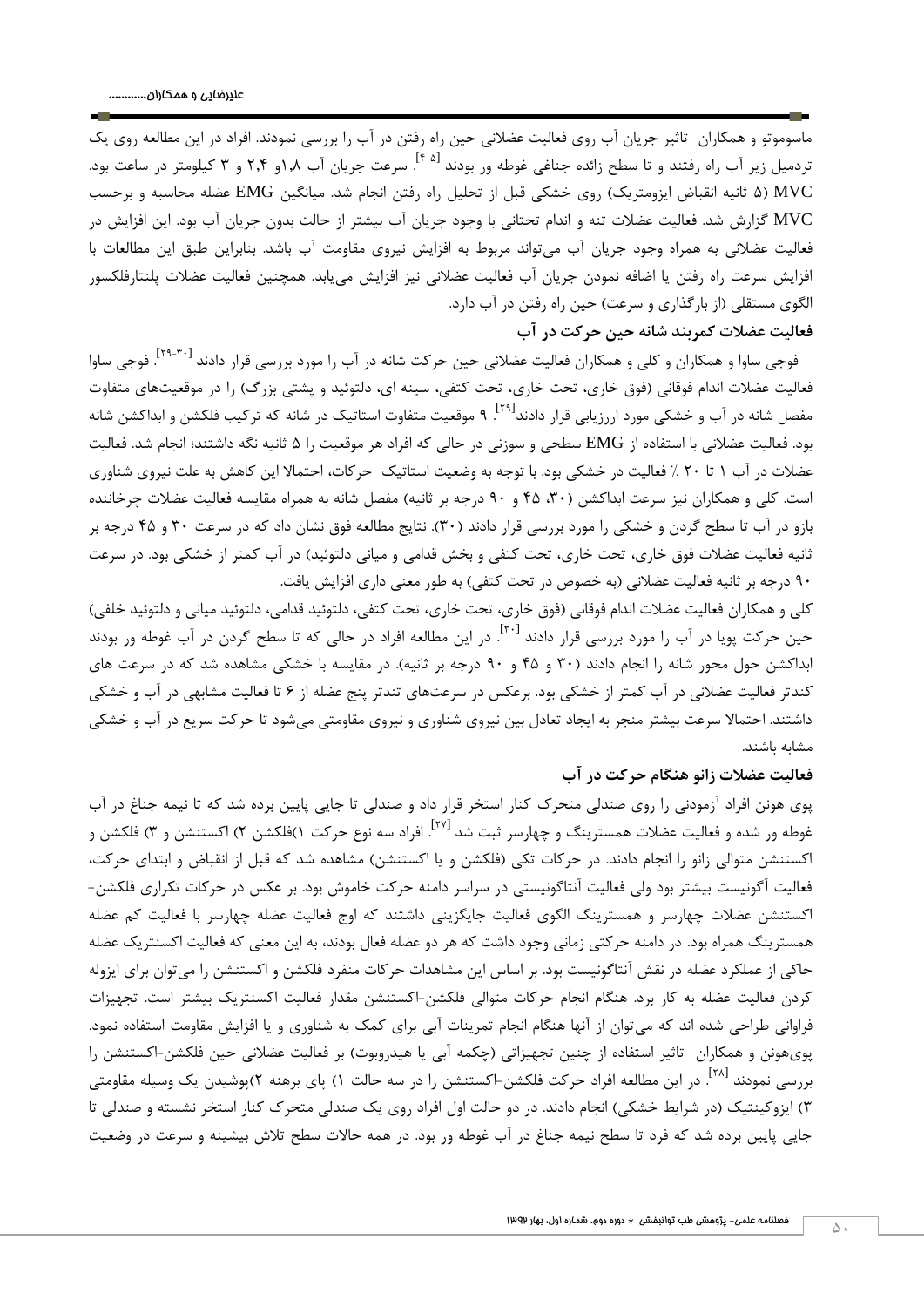ايزوکينتيک 1۸۰ درجه بر ثانيه بود (سرعت درون آب محدود نبود) و فعاليت عضلات چهارسر و همسترينگ ثبت شد. محققين حدس مي زنند که مقدار مشابه EMG در سرعتهاي متفاوت به علت رابطه نيرو-سرعت در انقباض عضالني است. **فعاليت عضالت تنه حين حرکت در آب**

برزل و همکاران، تحقيقي در مورد فعاليت عضالت تنه حين انجام برخي تمرينات در آب انجام دادند )9(. در اين مطالعه 44 مرد سالم و يک فرد مبتال به کمردرد تمرينات مربوط به شکم را در محيط آب تا سطح جناغ و خشکي انجام دادند. تمرينات شامل خم شدن تنه به سمت پهلو و جلو بود. حين انجام اين تمرينات EMG سطحي از عضالت راست شکمي، مايل خارجي، پايين شکم، چند سر و راست کننده ستون فقرات ثبت شد. داده هاي EMG نسبت به MVC نرمااليز شدند و درصد به دست آمده در آب و خشکي با هم مقايسه شدند. مقادير نرمااليز شده EMG براي همه عضالت حين تمرين در خشکي بيشتر از آب بود. تنها در تمرين تيلت جانبي داخلي لگن فعاليت عضله راست کننده ستون فقرات بين دو محيط متفاوت نبود. به طور کلي زماني که افراد تمرينات مذکور را در آب انجام دادند، بيشتر عضالت تنه فعاليت کمتري در مقايسه با خشکي داشتند. ممکن است که به علت فشار هيدروستاتيک و شناوري، عضالت تنه نقش ثباتي کمتري در آب ايفا کنند که باعث کاهش سطح EMG آنها ميشود. بنابراين افراد دچار کمر درد راحتتر است که در ابتدا تمرينات را در محيط آب انجام دهند.

کاندا و همکاران فعاليت الکتريکي عضالت راست شکمي، مايل خارجي و راست کننده ستون فقرات را حين دويدن در عمق آب، راه رفتن کم عمق و راه رفتن در آب با سه سرعت مختلف خود انتخابی ( کند، متوسط و سریع) ثبت کردند <sup>[۲۱]</sup>. فعالیت عضلانی بيشتر در عضالت راست کننده ستون فقرات در آب عميق و کم عمق در سرعت متوسط و سريع بيشتر بود. اما زماني که سرعت حرکت کند بود سطح فعاليت عضالت راست شکمي، مايل خارجي و راست کننده ستون فقرات بين دو محيط فرقي نداشت به اين معني که فعاليت عضالت تنه شبيه به عضالت اندام تحتاني روند کاهشي حين تمرين در محيط آب نداشتند.

## **فعاليت عضالت آرنج حين حرکت در آب**

کاروالهو به تحليل شرايط مختلف به منظور اندازه گيرى EMG انقباض ايزومتريک در آب و خشکي پرداخت <sup>[۱۵]</sup>. در اين مطالعه آمپلي تود سيگنال EMG حين انقباض بيشينه و زيربيشينه ايزومتريک در آب و خشکي )با قرار دادن و عدم قرارگيري چسب محافظ روي الکترودها) مقايسه شد. نيروي ايزومتريک و فعاليت عضلاني حين MVC و 6۰ ٪ MVC عضله دوسر بازويي در ۹ فرد سالم ورزشکار در آب و خشکي اندازه گيري شد. نتايج نشان دادند که مقادير نيروي ايزومتريک تفاوت معني داري بين شرايط نداشتند اما بين شرايط با محافظ و بدون محافظ تفاوت معني دار وجود داشت. در شرايط بدون محافظ کاهش EMG مشاهده شد.

پينتو به مقايسه سيگنال EMG و نيرو حين انقباض ايزومتريک ارادي در آب و خشکي پرداخت. 9 زن فلکشن و اکستنشن آرنج و ران بر عليه مقاومت ثابت انجام دادند. EMG عضالت دوسربازويي، سه سر بازويي، راست راني و دوسرراني ثبت شد. به غير از اکستنشن ران در بقيه موارد هيچ تفاوتي بين آب و خشکي وجود نداشت. بين نيرو و سيگنال EMG مقدار ICC باال بود. اين  $\left[ ^{\left. \text{r}\right. \right. 1}\right.$ ندارد  $\left[ ^{\left. \text{r}\right. \right. 1}\right.$  ندارد  $\left[ ^{\left. \text{r}\right. \right. 1}\right.$  ندارد .

#### **دويدن در جا در آب**

<sup>ا</sup>لبرتون هم زمان پاسخهای قلبی عروقی، عصبی عضلانی و کینماتیکی را به دویدن در جا در آب و خشکی مقایسه کردند <sup>[۳۲]</sup>. در اين مطالعه اطلاعات کينماتيکي (اوج سرعت زاويه اي ران)، قلبي عروقي (ميزان اکسيژن مصرفي) و عصبي عضلاني (EMG عضلات راست راني، پهن، دو سرراني و نيم وتري) ١٢ زن در ۴ دقيقه دويدن درجا با سه ريتم زير بيشينه و ١۵ ثانيه با سرعت بيشينه جمع آوري شد. سرعت زاويه اي در خشکي بيشتر بود که با افزايش ريتم بيشتر شد. ميزان مصرف اکسيژن نيز در خشکي بيشتر بود و با افزايش ريتم باالتر رفت. با افزايش ريتم زير بيشينه هيچ افزايشي در فعاليت EMG در آب و خشکي وجود نداشت. در سرعت بيشينه همه عضالت پاسخ مشابهي در هر دو محيط داشتند. در هر دو محيط پاسخهاي قلبي عروقي با افزايش ريتم زير بيشينه افزايش مييابند اما پاسخهاي عصبي عضالني فقط در شرايط سرعت بيشينه بهينه ميشوند.